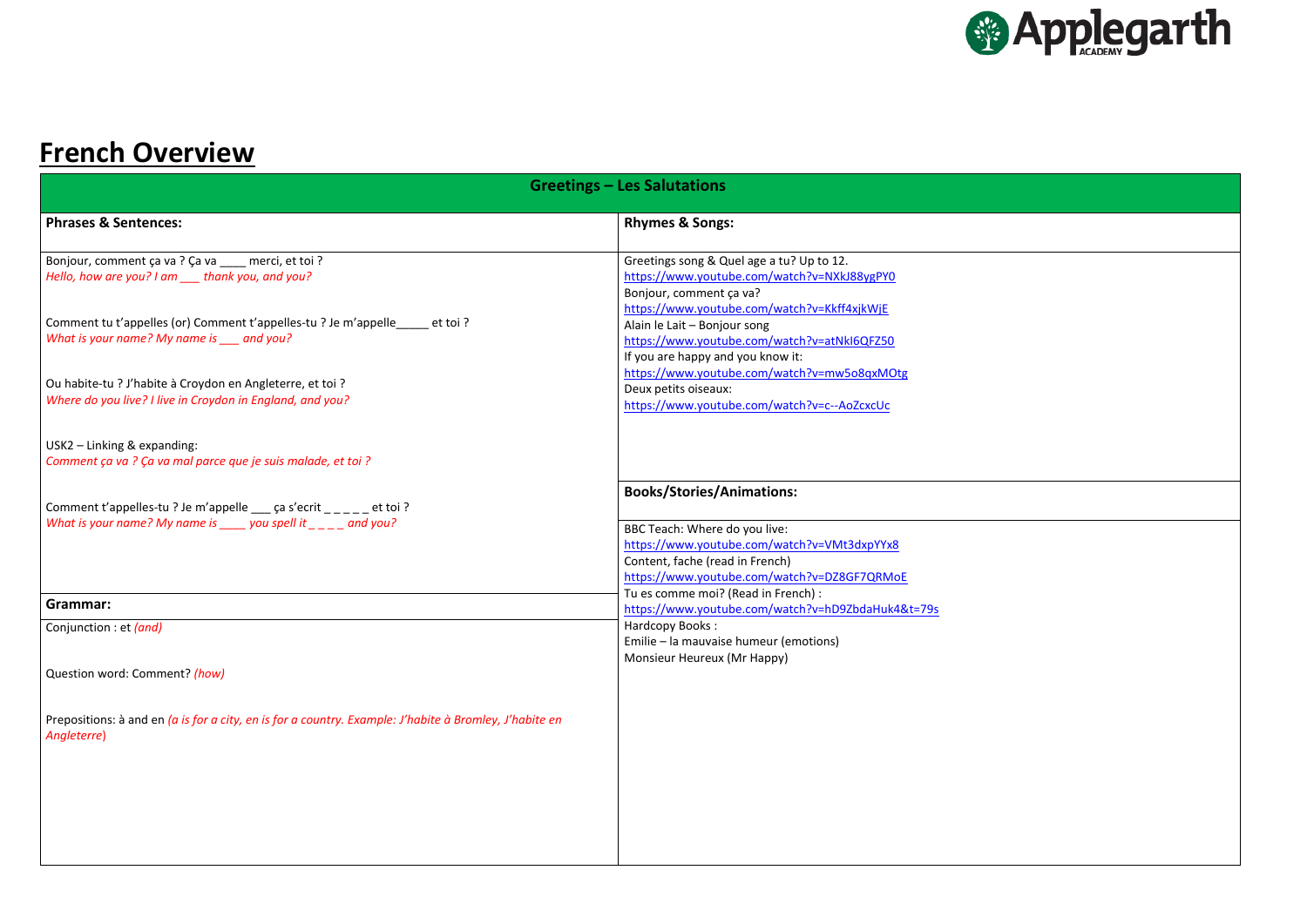| <b>Games:</b>                                                                                       | <b>Accents:</b> | <b>Phonics:</b> |
|-----------------------------------------------------------------------------------------------------|-----------------|-----------------|
| *Please refer to the Language Games document for further explanation of these games and more ideas! |                 |                 |

| Flashfun                  | Teacher "flashes" cards and children say corresponding phrases, emotions etc.                                                                                                                       |
|---------------------------|-----------------------------------------------------------------------------------------------------------------------------------------------------------------------------------------------------|
| Find a Partner            | Children must walk around the classroom with an emotion symbol, walk around the room to find<br>the person who has the same emotion in written word                                                 |
| Introduce your<br>partner | Children take it in turns to use learnt phrases to introduce their partner's name and how they are<br>feeling (GD children could expand on this with reasons why their partner is feeling that way) |

Link: Bonjour comment t'appelletu? NB: Teach that Bonne is a different sound Bonne après-midi *(Bun)*

| <b>Skills</b><br><b>Progression</b> | <b>Y3</b>                                                                                                                                                                                                                                                                                                                                                                                                                                                                                                                                                                                                                                                                                                                                                                                                                                                                                                                                                                                                                                                                                                                                                                                                               | <b>Y4</b>                                                                                                                                                                                                                                                                                                                                                                                                                                                                                                                                                                                                                                                                                                                                                                                                                                                                                                                                                                                                                                                                                                                                                    | <b>Y5</b>                                                                                                                                                                                                                                                                                                                                                                                                                                                                                                                                                                                                                                                                                                                                                                                                                                                                                                                                                                                                                        | <b>Y6</b>                                                                                                                                                                                                                                                                                                                                                                                                                                                                                                                                                                                                                                                                                                                                                                                                                                                                                                                                                                                                                                                                                                                                                           |
|-------------------------------------|-------------------------------------------------------------------------------------------------------------------------------------------------------------------------------------------------------------------------------------------------------------------------------------------------------------------------------------------------------------------------------------------------------------------------------------------------------------------------------------------------------------------------------------------------------------------------------------------------------------------------------------------------------------------------------------------------------------------------------------------------------------------------------------------------------------------------------------------------------------------------------------------------------------------------------------------------------------------------------------------------------------------------------------------------------------------------------------------------------------------------------------------------------------------------------------------------------------------------|--------------------------------------------------------------------------------------------------------------------------------------------------------------------------------------------------------------------------------------------------------------------------------------------------------------------------------------------------------------------------------------------------------------------------------------------------------------------------------------------------------------------------------------------------------------------------------------------------------------------------------------------------------------------------------------------------------------------------------------------------------------------------------------------------------------------------------------------------------------------------------------------------------------------------------------------------------------------------------------------------------------------------------------------------------------------------------------------------------------------------------------------------------------|----------------------------------------------------------------------------------------------------------------------------------------------------------------------------------------------------------------------------------------------------------------------------------------------------------------------------------------------------------------------------------------------------------------------------------------------------------------------------------------------------------------------------------------------------------------------------------------------------------------------------------------------------------------------------------------------------------------------------------------------------------------------------------------------------------------------------------------------------------------------------------------------------------------------------------------------------------------------------------------------------------------------------------|---------------------------------------------------------------------------------------------------------------------------------------------------------------------------------------------------------------------------------------------------------------------------------------------------------------------------------------------------------------------------------------------------------------------------------------------------------------------------------------------------------------------------------------------------------------------------------------------------------------------------------------------------------------------------------------------------------------------------------------------------------------------------------------------------------------------------------------------------------------------------------------------------------------------------------------------------------------------------------------------------------------------------------------------------------------------------------------------------------------------------------------------------------------------|
| <b>OBJECTIVES</b>                   | <b>SPEAKING &amp; LISTENING</b>                                                                                                                                                                                                                                                                                                                                                                                                                                                                                                                                                                                                                                                                                                                                                                                                                                                                                                                                                                                                                                                                                                                                                                                         | <b>SPEAKING &amp; LISTENING</b>                                                                                                                                                                                                                                                                                                                                                                                                                                                                                                                                                                                                                                                                                                                                                                                                                                                                                                                                                                                                                                                                                                                              | <b>SPEAKING &amp; LISTENING</b>                                                                                                                                                                                                                                                                                                                                                                                                                                                                                                                                                                                                                                                                                                                                                                                                                                                                                                                                                                                                  | <b>SPEAKING &amp; LISTENING</b>                                                                                                                                                                                                                                                                                                                                                                                                                                                                                                                                                                                                                                                                                                                                                                                                                                                                                                                                                                                                                                                                                                                                     |
|                                     | Listen attentively to spoken language and show<br>understanding by joining in and responding<br>Pick out known vocab in a conversation<br>Understand and respond to a range of familiar words &<br>shot phrases<br>Perform short role-plays in<br>French<br>Name and recognise up to 10 fruit. Attempt to spell<br>some of these nouns. Ask somebody in French if they<br>like a particular fruit. Say what fruits they like and<br>dislike.<br>Understand a few familiar spoken words and phrases -<br>e.g. the teacher's instructions - a few words and phrases<br>in a song or a rhyme - days of the week and colours<br>Understand say some animal nouns.<br>Tell someone your favourite animal<br>Say which animal I like and I don't like<br>Understand and listen to a story about animals<br>Remember how to say and write some colours and some<br>days of the week.<br>Understand and say some numbers between 11 and 20.<br>Ask someone's age and give my age.<br>Ask the question "Where do you live?" and give an<br>answer.<br>Remember and understand some fruits for our picnic<br>basket.<br>Listen to and join in with the performance of story about<br>going on a picnic.<br>Ask politely for food. | Begin to show understanding of more complex<br>sentences in a conversation and respond<br>appropriately<br>Able to pick out known vocabulary and use it to<br>piece together sentences<br>Understand the main points of a short, spoken<br>passage Perform short role-plays in French with<br>several exchanges.<br>Listen attentively to spoken language and show<br>understanding by joining in and responding<br>Explore the patterns and sounds of language<br>through songs and rhymes and link the spelling,<br>sound and meaning of words. Appreciate<br>stories, songs, poems and rhymes in the<br>language.<br>Understand nouns for members of a family.<br>Ask "Who is it?" and give a response with a<br>family member noun.<br>Understand and say some nouns for parts of<br>the face.<br>Understand simple sentences using nous about<br>the face.<br>Write a simple sentence to describe the part of<br>the face.<br>Say at least three phrases accurately to explain<br>what or where is hurting (illnesses).<br>Understand, say and write a simple descriptive<br>sentence using a noun, verb and colour<br>adjective about a jungle animal. | Show understanding of more complex sentences<br>in a conversation by responding<br>in full sentences Able to pick out known<br>vocabulary and use it to piece together<br>sentences Understand the main points of a<br>short, spoken passage Produce short phrases<br>independently to discuss a subject<br>Listen attentively to spoken language and show<br>understanding by joining in and responding.<br>Describe people, places, things and actions<br>orally.<br>Engage in conversations; ask and answer<br>questions; express opinions and respond to<br>those of others; seek clarification and help.<br>Say nouns for fruits and vegetables in French.<br>Identify the gender of the noun. Recall and use<br>numbers between 0 and 50 and ask for<br>quantities of fruit and vegetables. Participate in<br>a simple shopping dialogue at the market.<br>Recall and use numbers between 0 and 50 and<br>ask for quantities of fruit and vegetables. WALT:<br>participate in a simple shopping dialogue at the<br>market. | Show understanding of more complex se<br>conversation by<br>responding in full sentences Able to pick<br>vocabulary and use it to piece together s<br>Understand the main points of a short, s<br>Produce short phrases independently to<br>subject<br>Listen attentively to spoken language an<br>understanding by joining in and respond<br>Describe people, places, things and actic<br>children will engage in conversations; as<br>questions; express opinions and respond<br>others; seek clarification and help.<br>Express a like or a dislike and my opinior<br>sport. Express simple opinions about spo<br>sport simply.<br>Use familiar personal information questi<br>answers to create a simple dialogue with<br>Understand, say and ask politely for sna<br>in a French café.<br>Listen to and understand some informat<br>short café culture podcast.<br>Participate in a spoken performance of<br>café sketch.<br>Learn about the many countries in the w<br>speak French.<br>Learn about different festivals (religious<br>religious) around the world.<br>Learn that we are different and yet all th<br>Learn that we can all help to protect our |



Show understanding of more complex sentences in a conversation by

responding in full sentences Able to pick out known vocabulary and use it to piece together sentences Understand the main points of a short, spoken passage Produce short phrases independently to discuss a subject

Listen attentively to spoken language and show understanding by joining in and responding.

Describe people, places, things and actions orally. The children will engage in conversations; ask and answer questions; express opinions and respond to those of others; seek clarification and help.

Express a like or a dislike and my opinion about a sport. Express simple opinions about sports. Describe a sport simply.

Use familiar personal information questions and answers to create a simple dialogue with a friend. Understand, say and ask politely for snacks and drinks in a French café.

Listen to and understand some information from a short café culture podcast.

Participate in a spoken performance of a humorous café sketch.

Learn about the many countries in the world that speak French.

Learn about different festivals (religious and nonreligious) around the world.

Learn that we are different and yet all the same. Learn that we can all help to protect our planet.